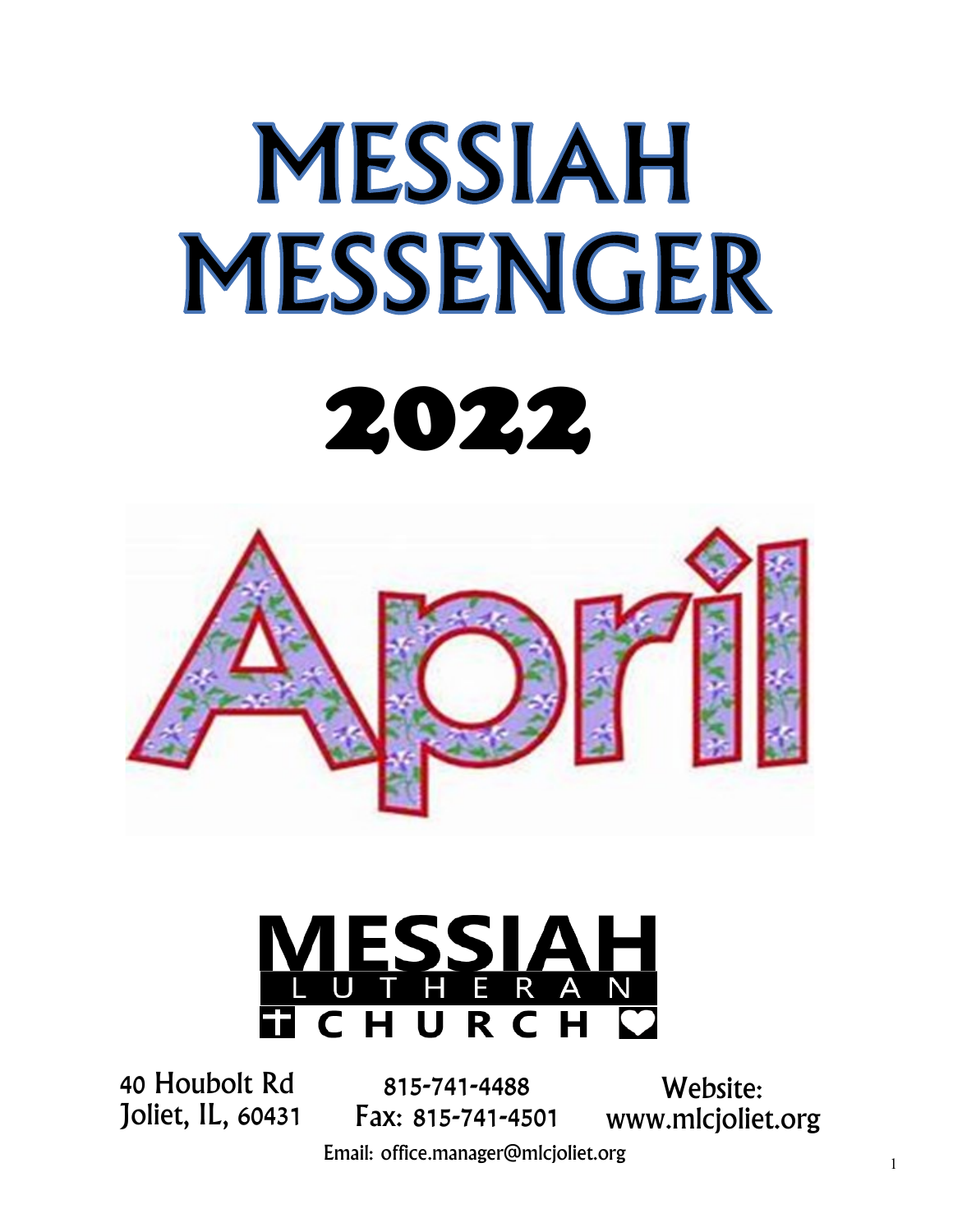#### FROM PASTOR HOOVER **A Direct Invitation**

*8 In Lystra there sat a man who was lame. He had been that way from birth and had never walked. <sup>9</sup>He listened to Paul as he was speaking. Paul looked directly at him, saw that he had faith to be healed <sup>10</sup>and called out, "Stand up on your feet!" At that, the man jumped up and began to walk. – Acts 14:8-10*

We as the church have a unique 6-month window to directly invite people back to church and a renewed relationship with God.

This reading from Acts gives us a snapshot of the early church. A person in need of healing and the person through whom God is going to provide it. Paul looks directly at the man and invites him to walk. What does that look like today?

God may use you to give hope to a friend struggling with medical fears. It maybe a prayer or the simple support of a friend when in need. But, more likely, God is going to invite others to walk with him by an invitation to serve, worship, or make new friends. The 'lame' in our life maybe since birth. More often it is a 10 or 20-year ailment. Whether 2 years of Covid isolation or ten years of estrangement, the 'lame' in your life are those who have no way of walking with God.

For the next 6 months you have the unique opportunity to ask one simple question: 'Have you gotten back to church yet?' I have heard this conversation among people I would least expect. I have heard it at the gym, in the grocery store and outside of school. There is a genuine curiosity among people who didn't go to church that often to begin with. They want to know what the church looks like during and after Covid.

God is going to use you to look directly in someone eyes and ask, 'Have you gotten back to church.' The conversation from there may revolve around worship. It may be talking about Sunday school and the hopes for young children making new friends. You might find God using you to help someone discover their loneliness and their need for human connection.

Whether 2 years or 10, this Spring, Summer and Fall matters! This is the season of revival and reconnection. The blind will see, and the lame will walk …as God has promised!

> In Christ, Pr. Kurt Hoover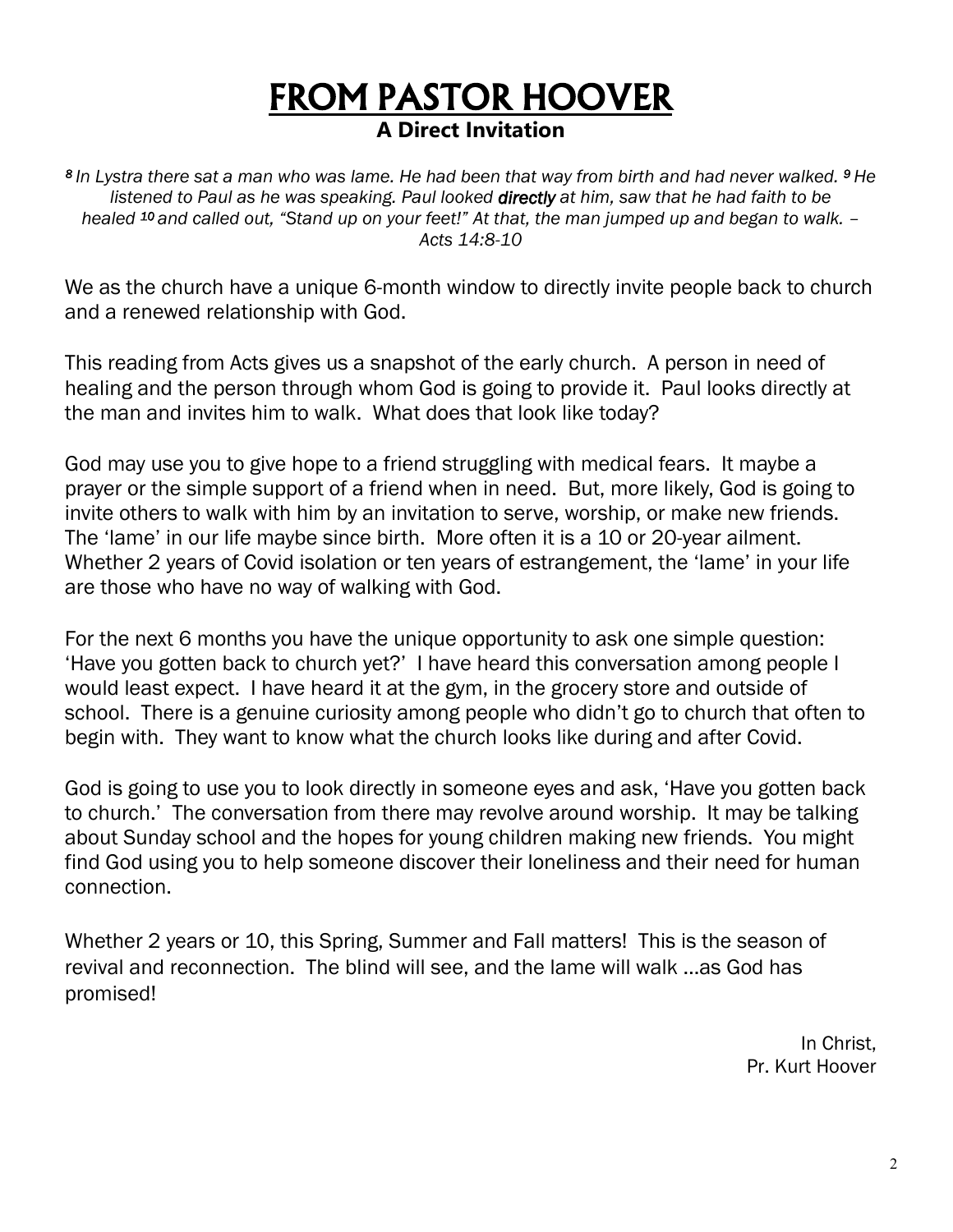# FROM PASTOR STIER

Better together

#### Read [Hebrews 10: 19-39](https://www.biblegateway.com/passage/?search=Hebrews+10%3A19-39&version=NLT)

And let us not neglect our meeting together, as some people do, but encourage one another, especially now that the day of his return is drawing near. (Hebrews 10:25)

The Day is drawing near. As you think about the prophecies coming true right before your eyes, you probably look up expecting to see Jesus in the clouds anytime. So, what are believers reminded to do as they see the day drawing near? Well Hebrews 10:25 says that followers of Christ should be meeting together and encouraging one another. Whether it be at church, in your own homes, or as you go about your day, be sure to meet with fellow believers. Ask the Holy Spirit to give you words of encouragement for your brothers and sisters in Christ.

What does the Bible say to do when you meet? The previous verse says, "And let us consider how to stir up one another to love and good works." Colossians 3:16 says, "Let the word of Christ dwell in you richly, teaching and admonishing one another in all wisdom." Ephesians 5:18-21 says to be filled with the Spirit, sing psalms, hymns, and spiritual songs to God and each other, give thanks to the Father and submit to one another in Christ.

The apostle James exhorts believers to confess their sins and pray for one another (James 5:16). And when you pray remember to pray for the Holy Christian Church, our church body and her people, our United States, her citizens, and governing authorities. Pray for unity, peace, freedom, and security. And remember that Jesus said, "Again I say to you, if two of you agree on earth about anything they ask, it will be done for them by my Father in heaven. For where two or three are gathered in my name, there am I among them" (Matthew 18:20). What most people miss when they cite this verse is that it's actually at the end of a section on conflict resolution. Let's look at the whole section and remember who is speaking here. It's Jesus.

"If another believer sins against you, go privately and point out the offense. If the other person listens and confesses it, you have won that person back. <sup>16</sup> But if you are unsuccessful, take one or two others with you and go back again, so that everything you say may be confirmed by two or three witnesses. <sup>17</sup> If the person still refuses to listen, take your case to the church [leaders]. Then if he or she won't accept the church's decision, treat that person as a pagan or a corrupt tax collector.

<sup>18</sup>"I tell you the truth, whatever you forbid on earth will be forbidden in heaven, and whatever you permit on earth will be permitted in heaven.

19 "I also tell you this: If two of you agree here on earth concerning anything you ask, my Father in heaven will do it for you. <sup>20</sup> For where two or three gather together as my followers, I am there among them." (Matthew 18:15-20).

We have had no shortage of conflict in our country and in our world, these last several years (Just look at what's happening in Ukraine, but don't just look, PRAY for the people of Ukraine,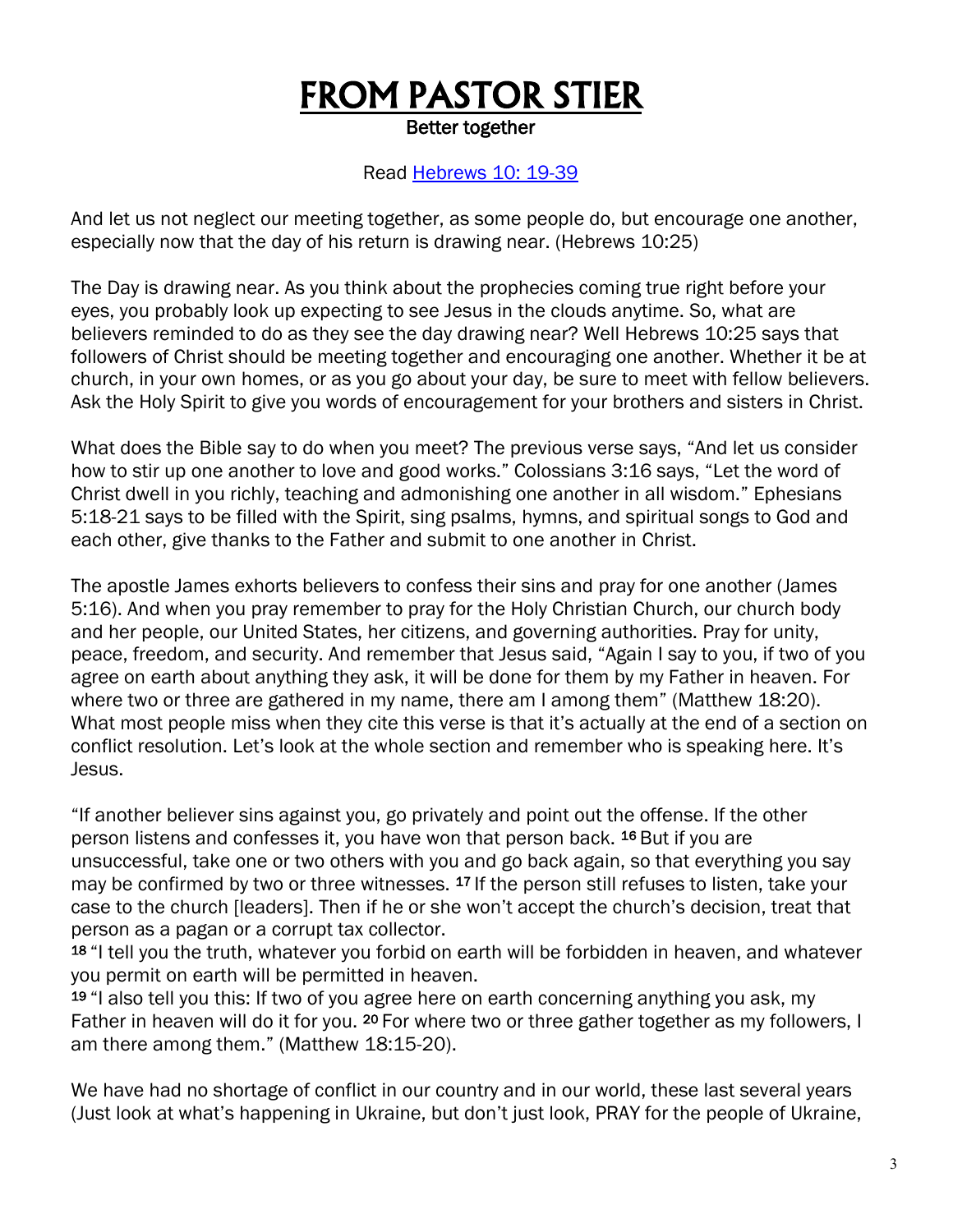yes, but also for the people of Russia). Sadly this conflict ,this "war", has also infected the church. But if we follow Jesus' prescription on conflict, I truly believe we can once again be united and make ole Scratch shake in his boots. But as long as we are divided and as long as we are not gathering together, he is winning. Let's claim this year, 2022 for Jesus and by the power of the Holy Spirit send the enemy back into the shadows cowering at the name of Jesus and truly afraid of His followers united in one Holy Christian Church.

#### Come join us, I'm praying to see you on Easter Sunday if not before.

Want to go deeper today. Read [1 Thessalonians chapter 5](https://www.biblegateway.com/passage/?search=1%20Thessalonians+5&version=NLT)

In His Awesome Grip PD2 a.k.a. Pastor Dave Stier

# MLC NEWS

#### OFFICE CLOSED THE WEEK AFTER EASTER

Please note the church office will be closed the week of April 18—23. The Lay Ministry Board decided that our staff needs some time off after the busy Easter season and the intensity of the demands on them over the past two years. Please support them with prayer as they take some well deserved rest. Any emergency needs can be communicated to Beth Hohisel, Tom Bond, or Pastor Kurt.

#### MLC PUBLICATION DEADLINES

Please note that content for the weekly bulletin is due by noon each Wednesday & content for the monthly newsletter is due by the 22nd of each month. Thank you for your cooperation.

#### ONLINE WORSHIP

The 9:30 am service is available for streaming online on our Facebook and YouTube pages.

#### PRAYER CHAIN

Messiah uses a prayer chain made up of people willing to pray for our members, community and nation in times of crisis. The prayers are confidential and anonymous as much as possible. You can make a difference through the gift of your prayers. Contact Cindi Souza at regency118@comcast.net or Pastor Dave at pastor.stier@mlcjoliet.org to become a partner.

#### OFFERING

We will have an offering time during the service, but you can give any time during the week using one of the following ways:

1) Go to this link: bit.ly/MLCGiving

2) Download the Church Center app on your phone or tablet and follow the instructions given.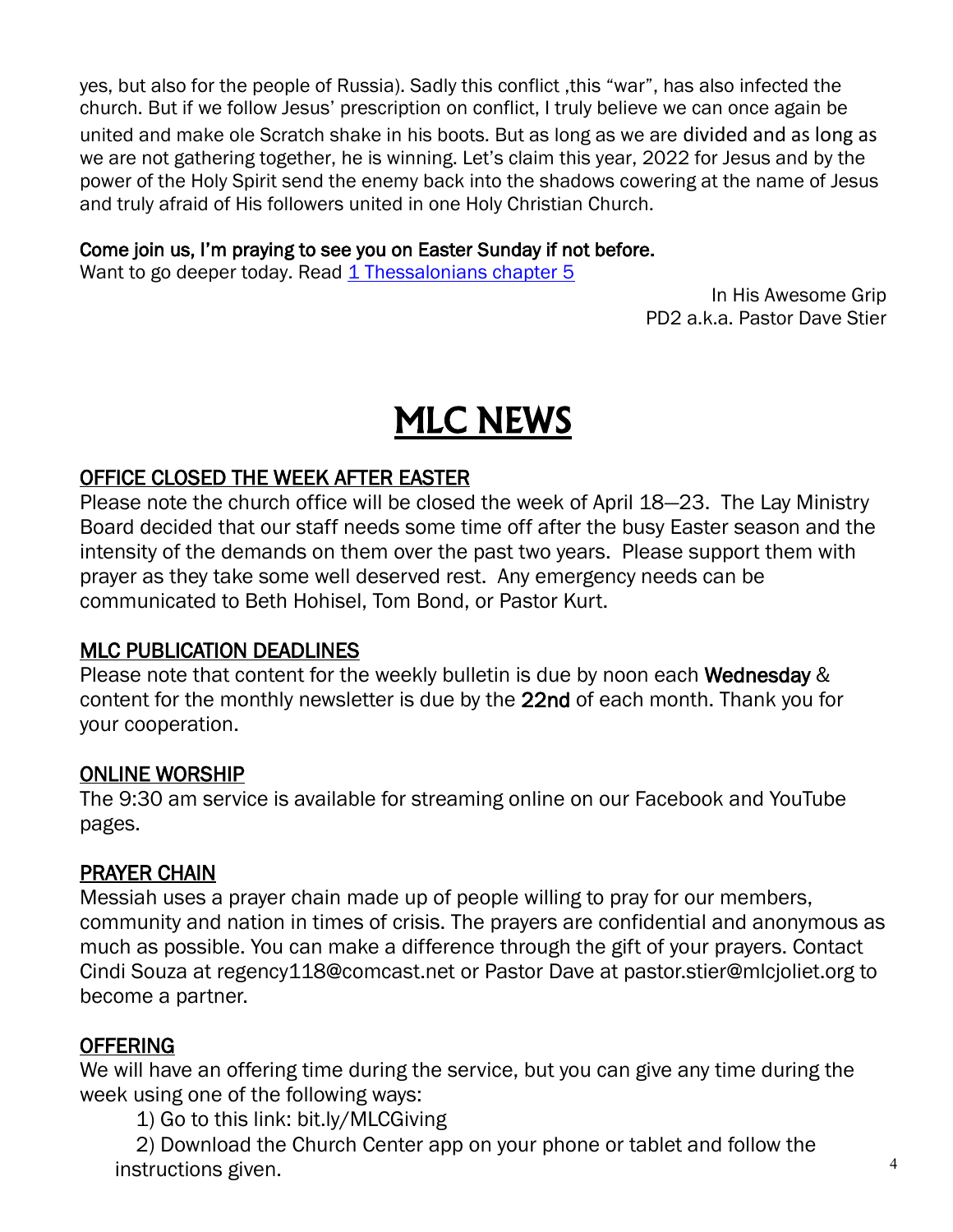3) Text your dollar amount (with a dollar sign in front of it) to 84321.

4) Mail your check to the church at: 40 Houbolt Rd, Joliet, IL 60431 If you need assistance with any of these, please email worship@mlcjoliet.org or call the church office at 815-741-4488

# GET INVOLVED

#### DAYBREAK SHELTER VOLUNTEERS

Volunteers are needed to serve dinner to needy people at Daybreak Homeless Shelter in Joliet. The commitment is from 5:00 pm to 7:00 pm on the second Monday of each month. A team of Messiah members meets at the shelter to set up and serve dinner. Food donation needs include canned fruit cocktail, juice, potato salad, buns, baked beans and cookies. Sign up in the narthex.

#### MICRO PANTRY

Messiah has developed a micro-food pantry that is housed in the closet across from the church office. This ministry is 100% donation driven and maintained by the Evangelism board. You can support this ministry through prayer, and through monetary or food donations. Contact the church office for more info. Thank you so much Marty Hohisel for your constant help in organizing the food that comes in!

#### LIL LOVES MINISTRY

Lil Loves Ministry is a ministry at Messiah, and its aim is to come alongside underserved parents and babies in the Tri-county area. The store, located in the Gathering House, will be available on an appointment basis, and those interested can sign up at mlcjoliet.org/ lil-loves-ministry. Lil Loves needs your donations of diapers, formula, wipes, and other baby and family items to build up stock in the store. If you'd like to donate, please place your items in the black bin in the narthex. In need of BABY SOAP, onsies size 24 months and up, diapers size 5 and up, and Pullups.

#### MESSIAH QUILTERS

We are having an extra quilting day on Tuesday, April 5<sup>th</sup>, 2022 from 9 am - 12 pm. We have so many quilts ready to be tied and you don't need any sewing or quilting experience to help us. And we have other tasks besides tying that need to be done, including sit-down jobs. Drop by and see what we are doing.. Our next regular meeting will be on Tuesday, April 19th from  $9$  am  $-$  12 pm. WE NEED: any size sheets or pillow cases without rips, tears or stains. Place them in basket in the narthex. Thank you for your many donations!

A recent release from Lutheran World Relief states "The reaction families have to their newly acquired quilts is priceless. It's as if they've just been given a rare antique. And in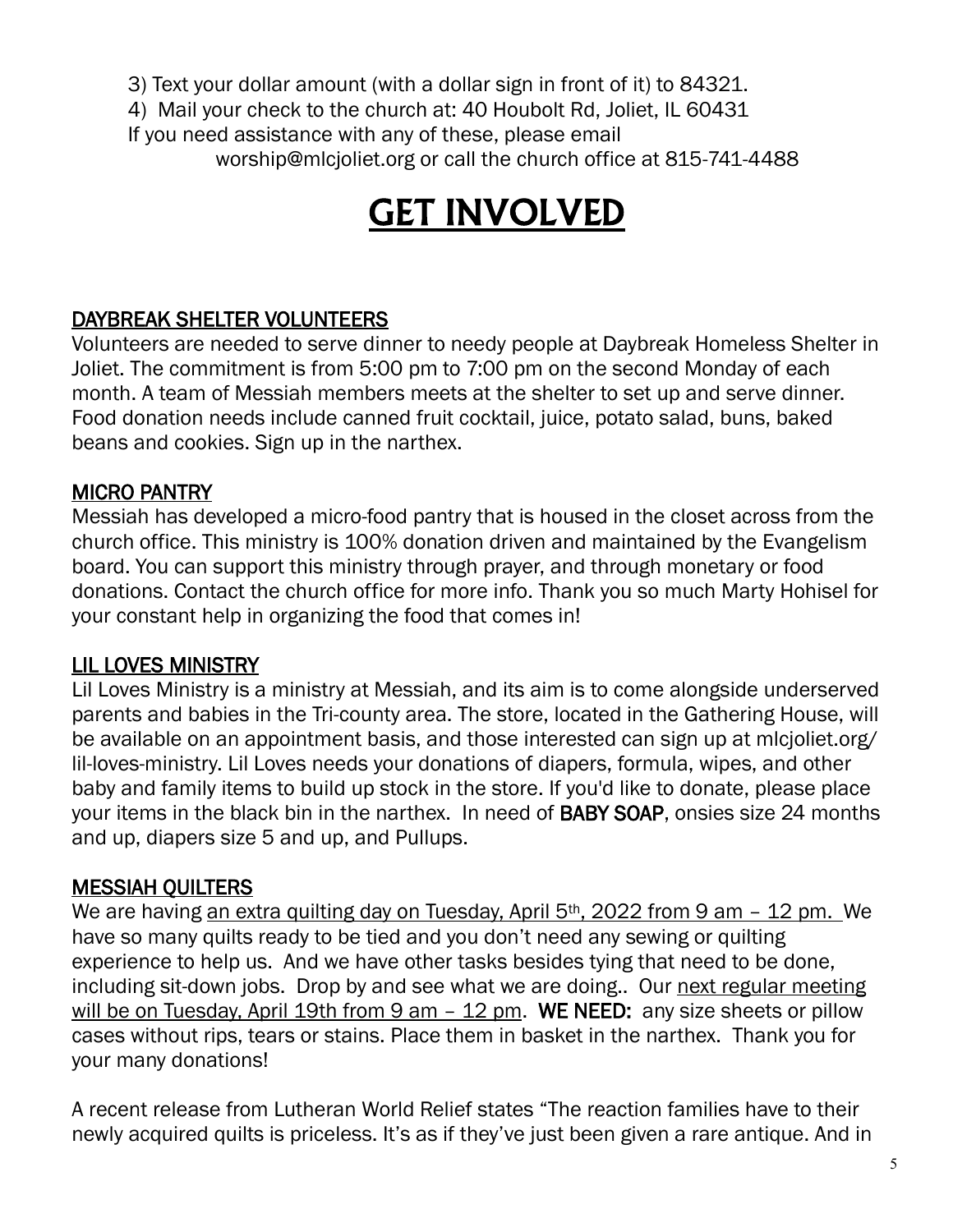so many ways, it is every bit as valuable to them. Quilts can be used in so many ways – as a soft place to sleep, to wrap little ones, or as a partition for a bit of privacy in a crowded displacement camp. More than once I've heard someone say their quilt was the most beautiful thing they own. But nothing quite beats the moment they realize that not only are they receiving a special gift, but that someone actually made it for them. Someone they don't know, and will never meet, cared and was thinking of them, halfway around the world."

If you would like to sew at home, we have many quilt tops ready to be sewn together. We have the larger size we make for Lutheran World Relief and a smaller lap robe size/ baby quilt size we make for Lightways Hospice and Lil' Loves. Sewing consists of sewing the blocks together into rows, sewing the rows together and adding a border. Everything is prepared in kit form for you. If this is something you would like to do, contact Contact Kathy Mueller at scpbklane@aol.com or 815-953-6601 for more information or any questions you may have.

#### MEMORY BEARS

The Memory Bears Life Group meets together once a month to make teddy bears out of clothing from people who have passed away to comfort the grieving. We also make and sell bears once a year to raise money for supplies and children's charities. With the lost time with Covid and orders having not slowed down, we really could use your help. We meet next on April 13th, 9:00-11:30 and regularly on the fourth Tuesday of each month from 9:00 am to Noon.

## MESSIAH KIDS

#### KIDS EASTER EVENT

Calling all kids in grades Kindergarten through 5th! You're invited to Easter fun with crafts, games and an Easter Egg Hunt on Saturday, April 9th from 1:00-3:00. Watch for the sign-up sheet.

#### VACATION BIBLE SCHOOL!

It's happening! Vacation Bible School is back June 6-10. Volunteers from 6th grade through adult will be needed. Watch for registration and volunteer sign-up sheets.

#### MESSIAH KIDS SUNDAY 11 AM

Messiah Kids continues during the 11:00am service!

Here's how it works: you will check in for the service like you do for Sunday School at the computer in the narthex. Then just before the sermon the kids will be dismissed and can leave to be with their friends. They will meet leaders in the narthex and head to the FLC for games. It's for all kids grades K-5<sup>th</sup>. Volunteers are needed! See Kimber Drummond or Pastor Dave to get involved.

#### AWANA (Wednesdays at 6:30 pm) - last night is April 6th

For Prek-6th grade! We'll start up again in September.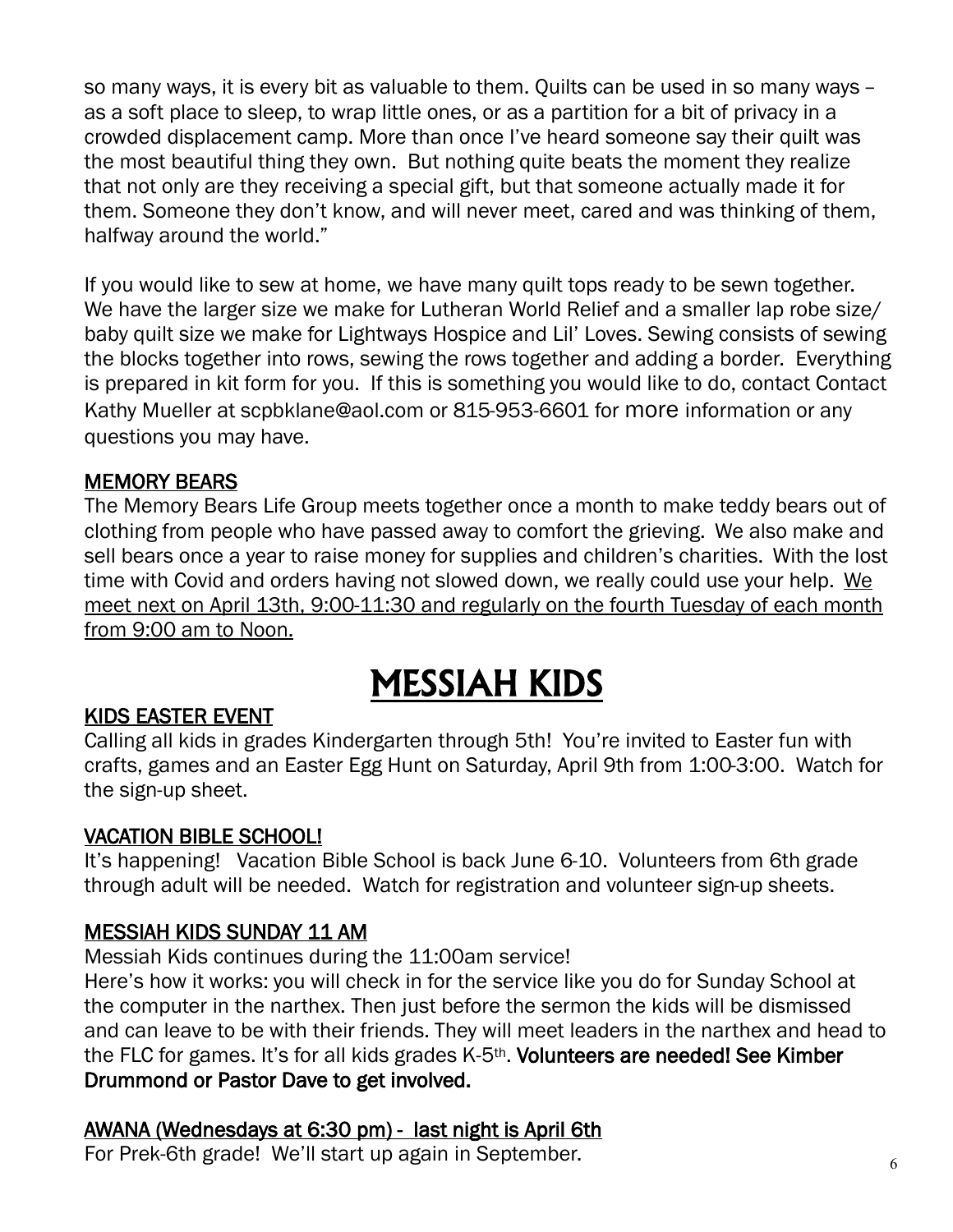# MLC STUDENT MINISTRY

#### HIGH SCHOOL SUNDAY SCHOOL (Sundays at 9:30 am upstairs)

High school students (9th-12th grade) meet every Sunday in the youth room for a great time of fellowship and discussion about God's word. Consider yourself invited!

#### IGNITE YOUTH LEADERSHIP CONFERENCE (April 8th & 9th)

Students, join us at Harvest New Beginnings in Oswego. For 7th-12th grades. This is a conference for leaders and student to learn, grow, and have fun while worshipping our God. Cost is \$50. Sign up and stay the night at the church after the Friday conference.

#### CENTER LAKE BIBLE CAMP (June 26th—July 1st)

5th-9th grades go to Tustin, MI to learn about the Bible while partaking in exciting camp activities consisting of kayaking, bike riding, horseback riding, paintball, and more!

#### HIGH ADVENTURE TRIP (July 17th-July 23rd ) for 9th-12th grades.

We go to Mount Hope, WV to challenge students through adventure and nature activities while they learn more about God and learn to trust in him during the activities. We will also visit the Creation Museum and Ark Encounter in Petersburg, KY.

#### HEAD2HEART (Wednesdays at 6:15 pm) - last evening is April 27

Head2Heart classes end April 27th, but watch for exciting activities in May!

#### SALT (Sundays at 4:30 pm)

Hey, high school students! SALT continues on Sunday nights! Come on out and enjoy the fun, fellowship and study in the FLC.

# MLC EVENTS

#### CELEBRATION OF LIFE FOR RON SARVER

Ron Sarver's celebration of life service is at 10:00 am on Saturday, April 2, here at MLC

#### CHRIST IN THE PASSOVER: A PRESENTATION—April 3rd

Jews for Jesus will be at all three services on April 3rd to present the link between the Jewish feast of Passover and the last supper Jesus shared with His disciples.

#### SAVE THE DATE—MEN'S BIBLE STUDY

Hey Guys, Need to connect with other Christian men? Feeling that you are just missing something? Feeling the need to get "back to the basics" of being a Godly Man? After a lot of prayer and seeking God's will, Messiah will once again have a Men's Ministry. Messiah Men. We'll meet a few times a month and even do some guy trips and gatherings. Come check us out starting Tuesday April 26th 6:30. Our goal isn't to add another commitment to your life, it's to help ease your burden so you can be the Man God wants you to be.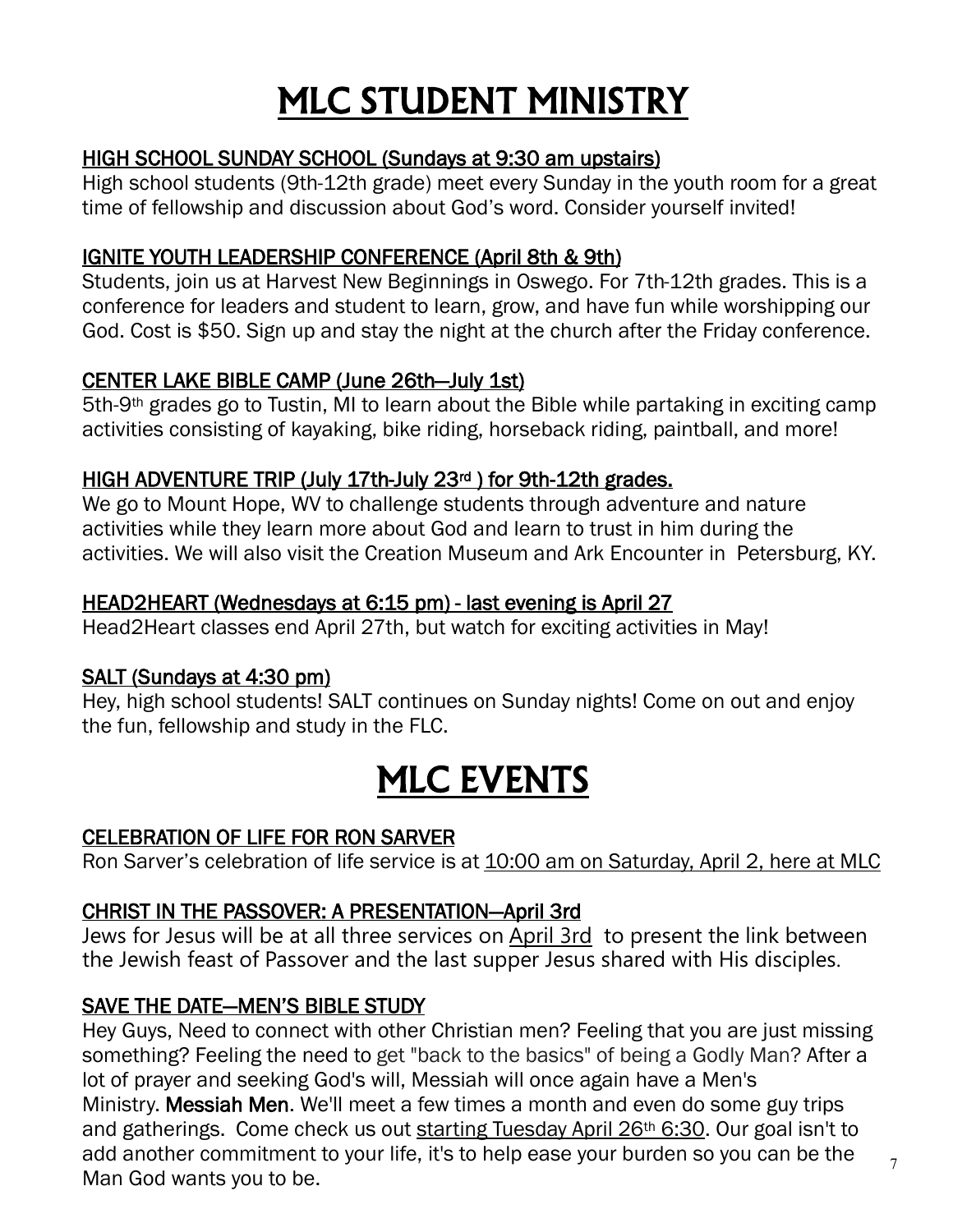Keep an eye out for more information soon, or ask Caleb Valkovich, Brian Werner or Mike Brown what's going on.

#### DISCOVERING YOUR SPIRITUAL GIFTS

Pastor Stier will be leading this three-week class starting Sunday, April 24th at 9:30 am. Every Christian has been given supernatural abilities called spiritual gifts to glorify God and be used by Him, and one day we will give an account for how well we used them. The Bible teaches that each and every Christian has been gifted with supernatural abilities called spiritual gifts. We read about them all over the New Testament, but the responsibility is on us to unwrap them and figure out where to use them.

This class will not only help you understand what spiritual gifts are but will also help you discover yours and how to put them to use for God's glory.

All are welcome. If you did the intensive 90min class in February this class will still be good for you to attend, as we'll have more time to dig into what God is doing.

#### PRAYER GROUP (Thursdays at 10 am)

In the Fireside Room and on Zoom platform. Email pastor.stier@mlcjoliet.org for more information.

#### MOSAIC (Sundays at 9:30 am)

Mosaic is a "next level" Life Group ministry for 18-20 somethings AKA Mosaics or Millennials. Mosaic focuses on a life of worship through; service, fellowship, prayer, and music, all the while discussing Biblical truths. To join this group, simply come to the study at the Mosaic room (the classroom off of the fellowship hall).

#### INSIGHT ADULT BIBLE STUDY (Sundays at 9:30 am)

Insight Sunday school meets in the Fellowship Hall and will continue through the summer. April 10 with Doug Pott, and April 24 with Pastor Stier for Spiritual Gifts. No INSIGHT April 3 (Jews for Jesus) or April 17 (Easter).

#### PROGRAMMING WILL CONTINUE THROUGH THE SUMMER

The weather is warming up and so is our kids/youth/adult programming. Keep an eye for information about all that's being offered this summer to keep everyone engaged.

#### MAY SERMON SERIES

Looking forward to May, join us each week for the Word of God Speak sermon series.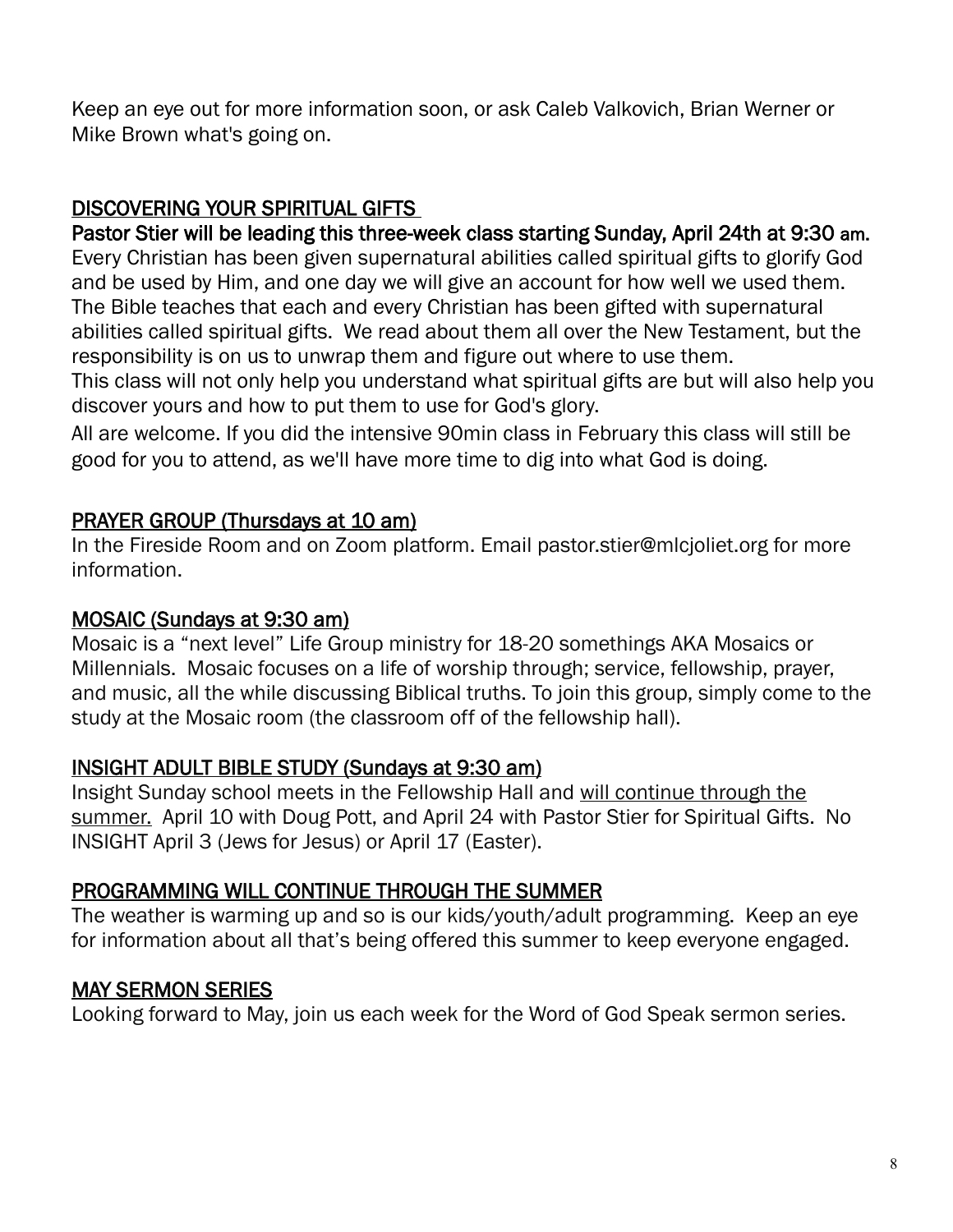## FROM THE BOARDS

#### Stewardship Thank you's

The Stewardship Committee would like thank our member for participating in the "Change for Hope" Baby Bottle Fundraiser Living Alternatives. We collected \$731.33. *"Thank you so much from our center! We greatly appreciate it!!"*  Aimee Merritt Will County Director.

For more information visit: <https://www.pregnancyresourcecenter.org/donors> The donation portal is open all year at [https://secure.fundeasy.com/ministrysync/](https://secure.fundeasy.com/ministrysync/event/website/?m=5473786) [event/website/?m=5473786](https://secure.fundeasy.com/ministrysync/event/website/?m=5473786)



## Be sure to join in our Easter happenings!

April

- *3 Jews for Jesus at all services*
- *4 Deadline to order Easter lilies*
- *9 Kids Easter event 1-3 pm*
- *10 Palm Sunday*
- *14 Maundy Thursday at 7:00 pm First Holy Communion-7:00 pm*
- *15 Good Friday Tenebrae service -7 pm*
- *17 Easter Sunday!*
	- *Sunrise campfire—6:00 am Easter Services 6:30, 8:00, 9:30, 11:00 am Sonrise Easter Breakfast 7:30-11:00 am*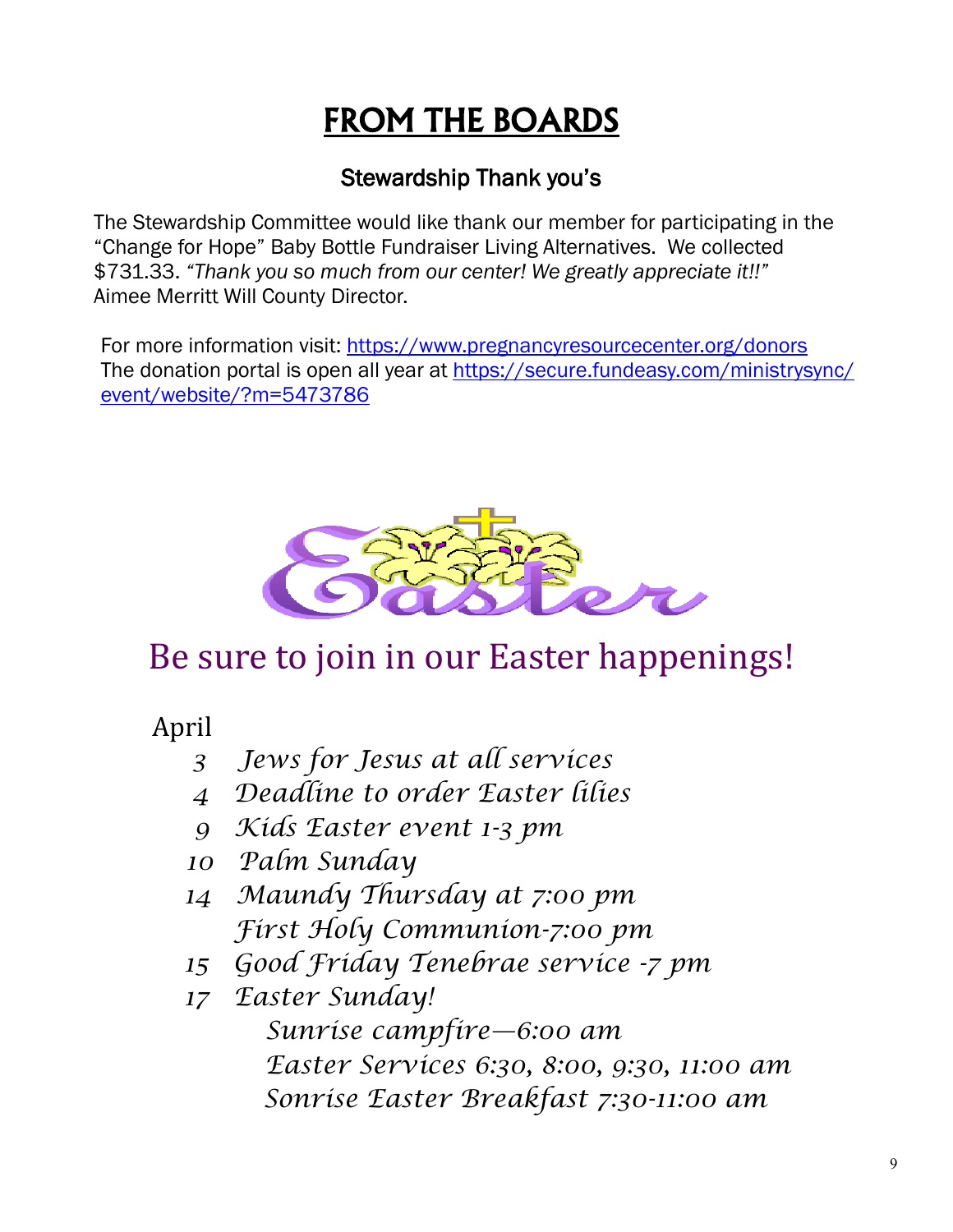| <b>Counters</b>                     |                                  |              | <b>Readers 8 AM</b>                                                              |         |  |
|-------------------------------------|----------------------------------|--------------|----------------------------------------------------------------------------------|---------|--|
| Date                                | Name                             |              | Name                                                                             | Date    |  |
| 4/3/22                              | Brian Wielbik, Dan Stukel        |              | <b>Beth Hohisel</b>                                                              | 4/3/22  |  |
| 4/10/22                             | Gayle, Arko, Wayne Lauffer       |              |                                                                                  | 4/10/22 |  |
| 4/17/22                             | Stan Buhr, Joy McClintock        |              |                                                                                  | 4/17/22 |  |
| 4/24/22                             | Judy Fowler, Norina Schroth      |              | <b>Beth Hohisel</b>                                                              | 4/24/22 |  |
|                                     |                                  | S            |                                                                                  |         |  |
| <b>Ushers 8 AM</b>                  |                                  | E            | Readers 9:30 AM                                                                  |         |  |
| 4/3/22                              | Jerry Bucheneau, Dan Stukel      | $\mathsf{R}$ | Jane Castello                                                                    | 4/3/22  |  |
| 4/10/22                             | Mike Joho, Don Cyborski          | $\mathsf{V}$ | <b>Marcy Vickers</b>                                                             | 4/10/22 |  |
| 4/17/22                             | Wayne Lauffer, Bob Miller        |              | Jane Costello                                                                    | 4/17/22 |  |
| 4/24/22                             | Craig Stone, Mike Joho           | N            |                                                                                  | 4/24/22 |  |
|                                     |                                  | G            |                                                                                  |         |  |
| Ushers 9:30 AM                      |                                  |              | Readers 11 AM                                                                    |         |  |
| 4/3/22                              | Lou Mahalik, Bill Unyi           |              | <b>Tom Bond</b>                                                                  | 3/6/22  |  |
| 4/10/22                             | Jeff Holmes, Brandon Fiday       |              | Doug Potts                                                                       | 3/20/22 |  |
| 4/17/22                             | Roger Gordon, Brandon Fiday      |              | <b>Greeters 8 AM</b>                                                             |         |  |
| 4/24/22                             | Aimee Gipes, Stephanie Gregoles  |              | <b>NEED HELP</b>                                                                 | 4/3/22  |  |
|                                     |                                  | $\mathsf{A}$ | <b>NEED HELP</b>                                                                 | 4/10/22 |  |
| <b>Ushers 11 AM</b>                 |                                  |              | NEED HELP                                                                        | 4/17/22 |  |
| 4/3/22                              | Gary Phillips, Harold Stier      |              | <b>NEED HELP</b>                                                                 | 4/24/22 |  |
| 4/10/22                             | Tom & Tammie Eigenbauer          |              | <b>NEED HELP</b>                                                                 |         |  |
| 4/17/22                             | <b>HELP NEEDED</b>               |              | Greeters 9:30 AM                                                                 |         |  |
| 4/24/22                             | Mike Scarcelli, Darryl Hoelscher |              | <b>NEED HELP</b>                                                                 | 4/3/22  |  |
|                                     |                                  | M            | <b>NEED HELP</b>                                                                 | 4/10/22 |  |
|                                     | <b>Communion Assistants 8 AM</b> | E            | <b>NEED HELP</b>                                                                 | 4/17/22 |  |
| 4/3/22                              |                                  | S            | NEED HELP                                                                        | 4/24/22 |  |
| 4/10/22                             |                                  | S            | <b>NEED HELP</b>                                                                 |         |  |
| 4/17/22                             |                                  |              | Greeters 11 AM                                                                   |         |  |
| 4/24/22                             |                                  | A            | NEED HELP                                                                        | 4/3/22  |  |
|                                     |                                  | $\mathsf{H}$ | NEED HELP                                                                        | 4/10/22 |  |
| <b>Communion Assistants 9:30 AM</b> |                                  |              | <b>NEED HELP</b>                                                                 | 4/17/22 |  |
| 4/3/22                              | Gary Ally, Rowan Hedden          |              | <b>NEED HELP</b>                                                                 | 4/24/22 |  |
|                                     |                                  |              |                                                                                  |         |  |
| <b>Communion Assistants 11 AM</b>   |                                  |              | Would you like to help serve?                                                    |         |  |
| 4/3/22                              | Tom & Lynn Bond                  |              | Call the Church Office at 815-741-448810r<br>Email office.Manager@mlcjoliet.org! |         |  |
| 4/17/22                             | Doug Potts                       |              |                                                                                  |         |  |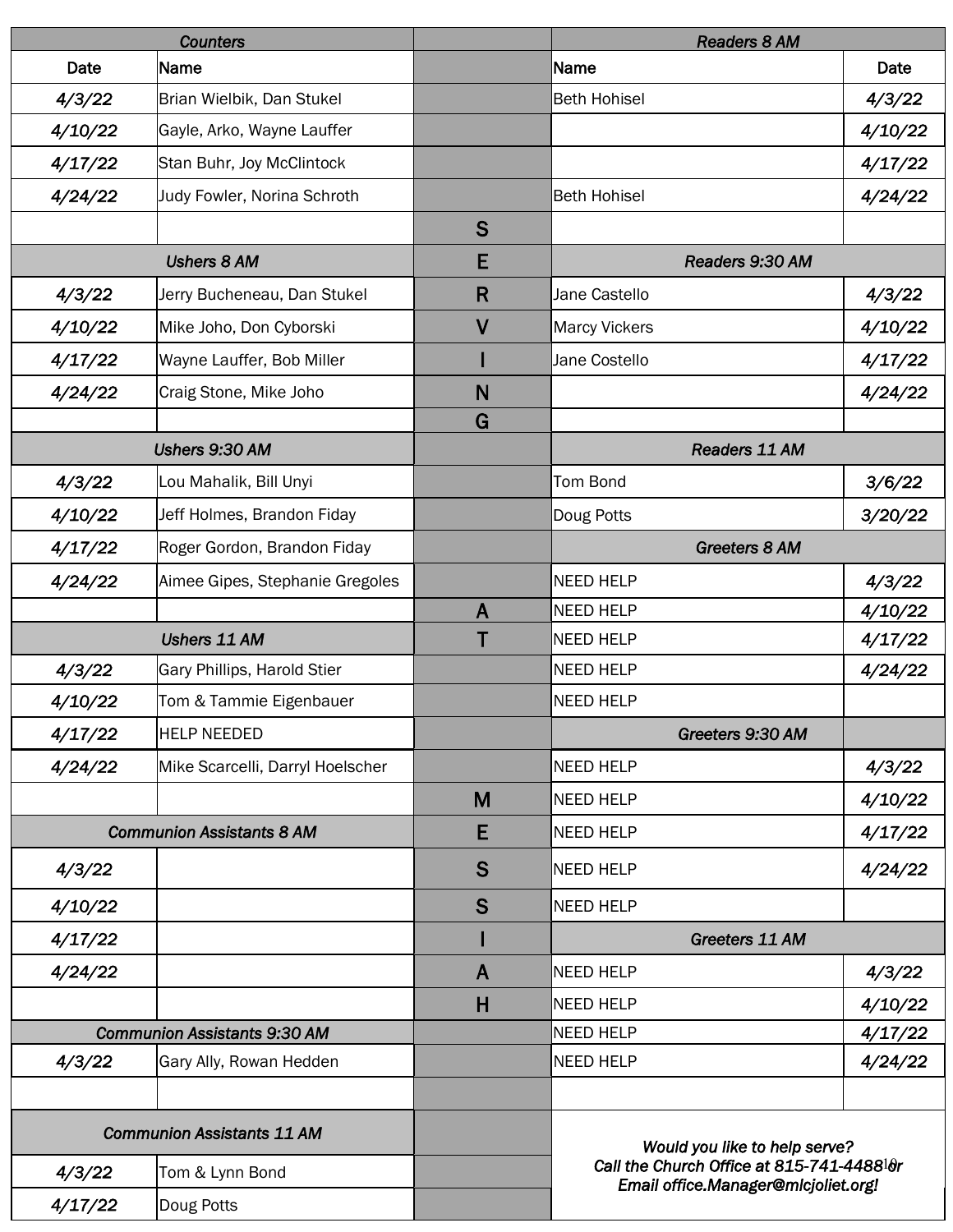### APRIL BIRTHDAYS & ANNIVERSARIES

#### April 1

Patti Anderson Lloyd & Summar Evans Andy Hawkinson Carli Johnson Jacob Johnson Addison Petrinos Mikey Snider Lina Spielman April 2 Linda Hodge April 3 Nancy Bugnits Brooke Rogina April 4 Mark Ferenzi April 5 Mark & Lori Burnetti Jake Mahalik April 6 Nathan Puckett Bonnie Smith April 7 Skylar Chaplin Skyler Craig April 8 Alex Puckett Nathaniel Puckett April 9 Rebeca Huguley Kayla Craig April 10 Patti Anderson Clint Parnell Dan Stukel April 12 Declan Henry Laurel Ling Izak Richmond April 13 Mike Brown Treasa Scarcelli

#### April 14

Tonya Bavone Melanie Brozman Kerri Courtright Keegan Krumwiede Brock Vainowski April 15 Aiden Cordon Roger & Carol Gordon Martha Hohisel Doug Potts Dave Torkelson April 16 Barb Dodd Bob Zirzow April 17 Ray & Sharon Anderson Scott & Danielle Binkley Bill & April Henry April 18 Dan Brozman Katy Hester Lydia Magemeneas Dana Stier April 19 Lyla Luebbing April 20 Bill & Pam Fox Amanda Lundeen April 21 Sophia Nicola April 22 Judy Motley Richard Smrekar Bryn Werner April 23 Kyle Christensen Hannah Miller Bill Unyi April 24 Marjorie McClure Tom Spielman

#### April 26

Landon Baikie Riley Baikie Zachary Baikie Crystal Harrison John & Jan Mueller Sophie Sleyko April 27 Carol Smrekar April 28 Jim Holgren Jeff Holmes Ruth Silverman Richard & Lynnn Tapella April 29 Stephanie Knudsen-Feehan Jack Maser April 30 Anne Atwood Stephanie Gregoles Jim Manning Noah Manning Laura Snider